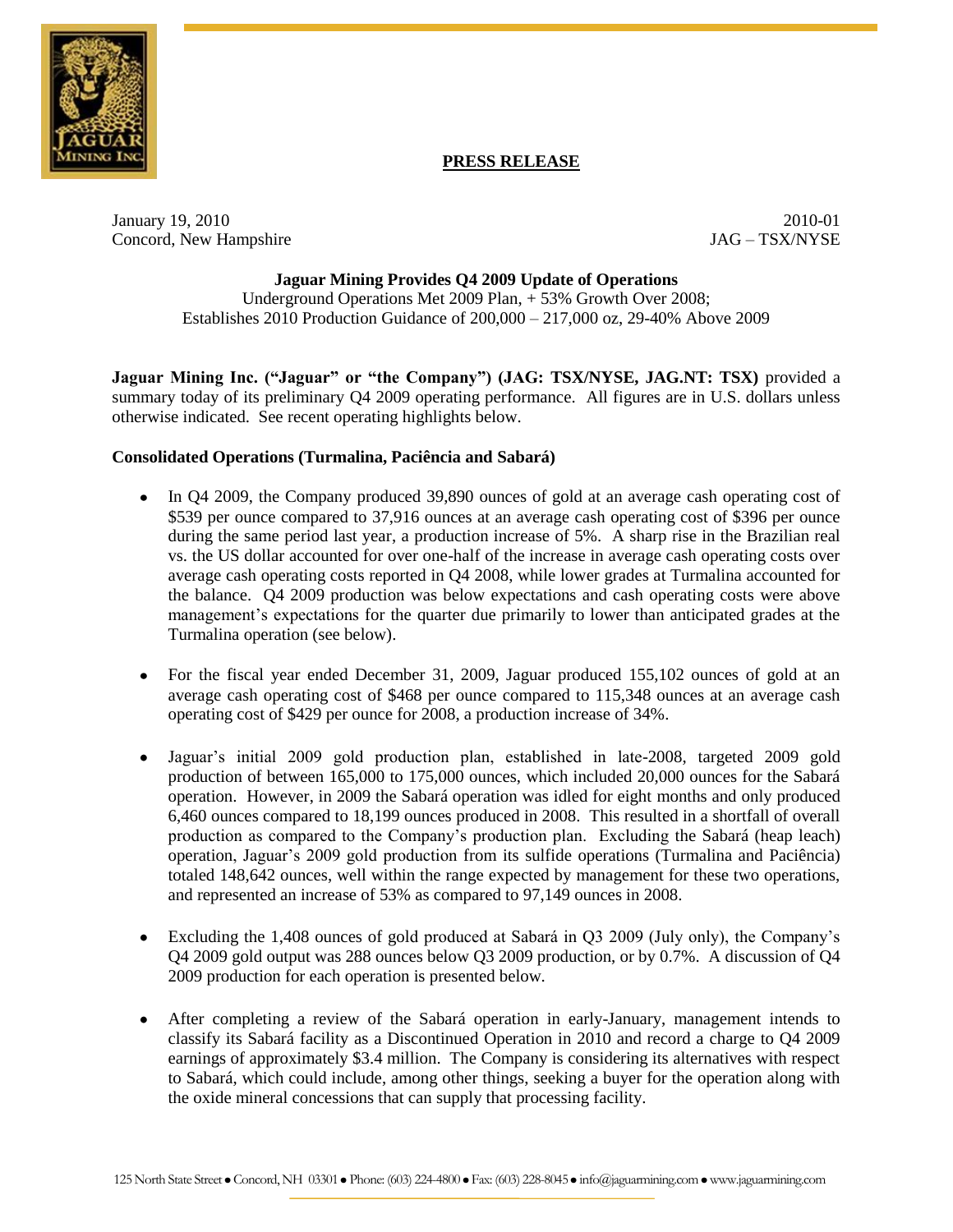- Q4 2009 gold sales rose to 35,944 ounces at an average price of \$1,099 per ounce compared to Q4 2008 gold sales of 35,138 ounces at an average price of \$793 per ounce. The Company had additional in-process inventory of approximately 5,500 ounces at the end of December, which will move into sales in Q1 2010.
- Underground mine development at Jaguar's operations in the Iron Quadrangle during Q4 2009 reached an all-time high of 4.5 km in a quarter, bringing year-to-date development to 14.9 km, 24% above planned, and total in-place development to nearly 45 km. This amount of development will strengthen the Company's ability to convert resources into reserves onschedule, as well as provide at least 18 months of advanced mine access.

## **Turmalina Operations**

In Q4 2009, Turmalina produced 21,184 ounces of gold at an average cash operating cost of \$523 per ounce compared to 19,987 ounces at an average cash operating cost of \$330 per ounce in Q4 2008. The stronger Brazilian real against the US dollar, as well as lower feed grades into the mill, accounted for the increase in costs. Management has implemented a program to prevent the cause of lower feed grades.

For FY 2009, Turmalina produced 82,070 ounces of gold at an average cash operating cost of \$424 per ounce compared to 72,785 ounces at an average cash operating cost of \$364 per ounce in FY 2008.

The following was achieved at Turmalina during Q4 2009:

- Mine production totaled 179,783 tonnes of ore at an average run-of-mine ("ROM") grade of 4.34 grams per tonne compared to 126,777 tonnes of ore at an average ROM grade of 6.01 grams per tonne in Q4 2008. Grades and tonnage into the mill were impacted by significantly above normal rainfall. The mine plan sequencing included surface mining at a high-grade oxide zone at the D ore body, which was shut down during much of Q4 2009. The overall production plan for Q4 2009 called for a sizeable contribution from the oxides at the D ore body, which is blended with sulfide ore from the underground operations. To maintain tonnage into the mill, lower grade development ore held in the stockpile was used to offset the loss of the high-grade D ore body. This situation gave rise to the lower ROM grades into the mill, lower gold output than planned and the higher cash operating costs posted in Q4 2009.
- Ore processed through the mill totaled 178,609 tonnes at an average feed grade of 3.93 grams per tonne compared to 128,438 tonnes at an average feed grade of 5.93 grams per tonne in Q4 2008 and 153,324 tonnes at an average grade of 5.27 grams per tonne in Q3 2009. The higher mill throughput is attributed to the recently completed mill expansion at Turmalina where operations are slightly exceeding the design capacity.

For FY 2009, ore processed through the mill totaled 587,949 tonnes at an average feed grade of 4.81 grams per tonne compared to 480,814 tonnes at an average feed grade of 5.46 grams per tonne.

- The plant recovery rate averaged 89% in Q4 and for FY 2009, up slightly from 88% in FY 2008.  $\bullet$
- Mine development totaled 1.29 km in Q4 and 5.0 km for FY 2009.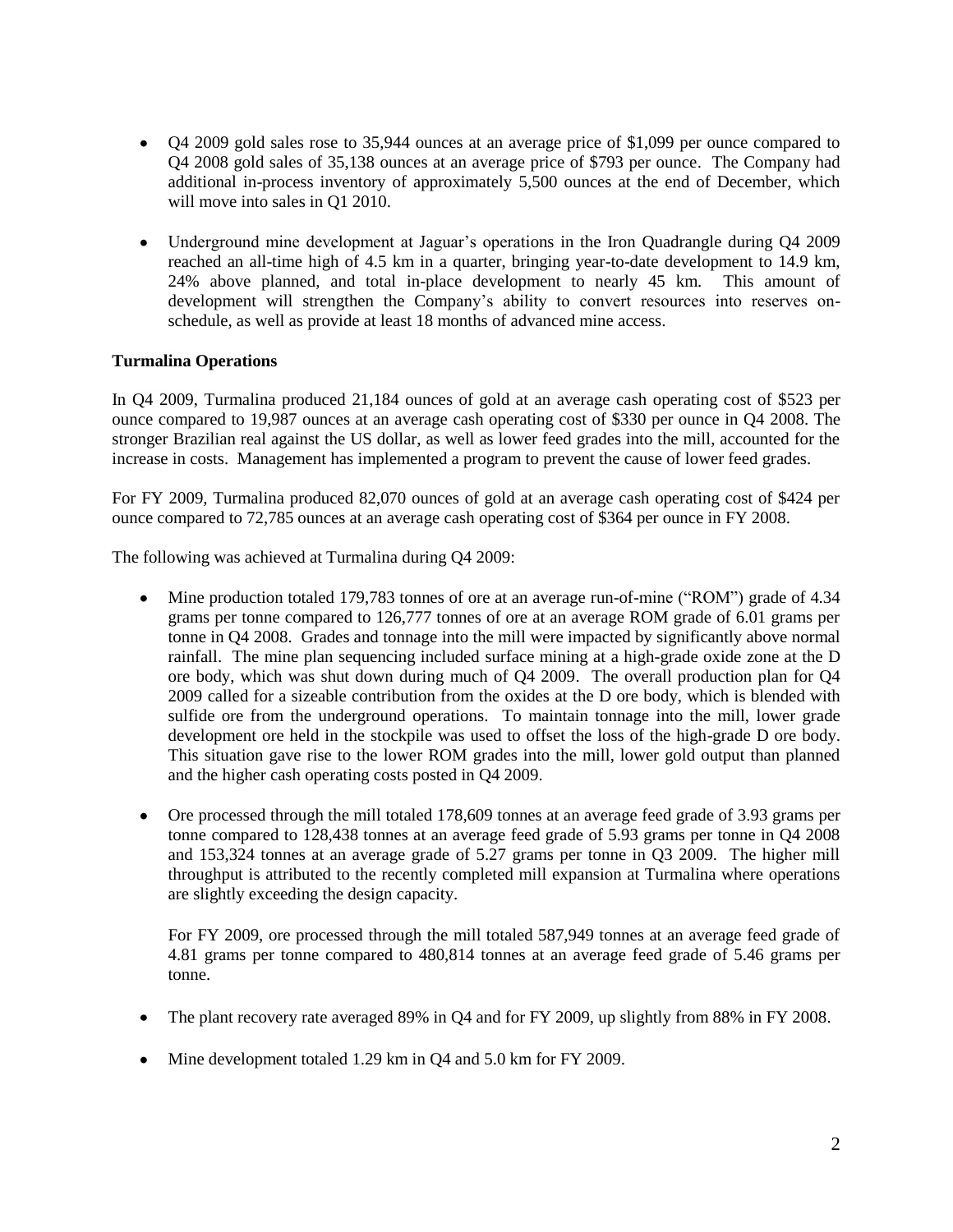Management believes that installed underground development within the Turmalina mine is adequate to achieve the mine plan for a period of 18 months.

## **Paciência Operations**

In Q4 2009, Paciência produced 18,707 ounces of gold at an average cash operating cost of \$556 per ounce compared to 13,423 ounces at an average cash operating cost of \$413 per ounce during Q4 2008. The stronger Brazilian real (R\$1.74 per \$1.0 in Q4 2009 vs. R\$2.28 per \$1.0 in Q4 2008) accounted for two-thirds of the increase in average cash operating costs in Q4 2009 from the prior year.

For FY 2009, Paciência produced 66,671 ounces of gold at an average cash operating cost of \$502 per ounce compared to gold production of 24,364 ounces at an average cash operating cost of \$443 per ounce in FY 2008, the inaugural year for operations at Paciência.

The following was achieved at Paciência during Q4 2009:

- Consolidated ore production totaled 188,021 tonnes at an average ROM grade of 3.70 grams per tonne compared to 114,785 tonnes at an average ROM grade 3.29 grams per tonne in Q4 2008.
- Ore processed through the mill totaled 178,479 tonnes with an average feed grade of 3.41 grams per tonne compared to 146,666 tonnes with an average feed grade of 3.43 grams per tonne in Q4 2008. For FY 2009, ore into the mill at Paciência totaled 645,556 tonnes at an average feed grade of 3.42 grams per tonne.
- The plant recovery rate averaged 93% in O4 2009, ahead of plan, and FY 2009 compared to 92% in Q4 2008 and FY 2008.
- Mine development in O4 2009 totaled 2.5 km and 8.7 km for FY 2009.

# **Sabará Operations**

The Company continued to leave the Sabará operation idle during Q4 2009 given the heavy rainfall and supply sources of oxide ore available for leaching. No ore was produced or shipped to the plant during Q4 2009.

Jaguar intends to classify the non-core Sabará facility as a Discontinued Operation in 2010, which will result in a charge against earnings of approximately \$3.4 million in Q4 2009. Management continues to assess the alternatives with respect to the Sabará facility. These alternatives include seeking a buyer for the equipment or relocating the leaching plant to a new site which has considerable oxide resources.

# **Caeté Project**

Construction of Jaguar's new Caeté Project is on-schedule for completion in April 2010. Photos of the construction progress will be presented at the Company's Analyst Meeting, which is being held today, January  $19<sup>th</sup>$  in Toronto. Additional information concerning this event is detailed below.

#### **Cash Position**

As of December 31, 2009, the Company held cash and cash equivalents of approximately \$121.3 million, approximately 60% of which was held in accounts in Brazil.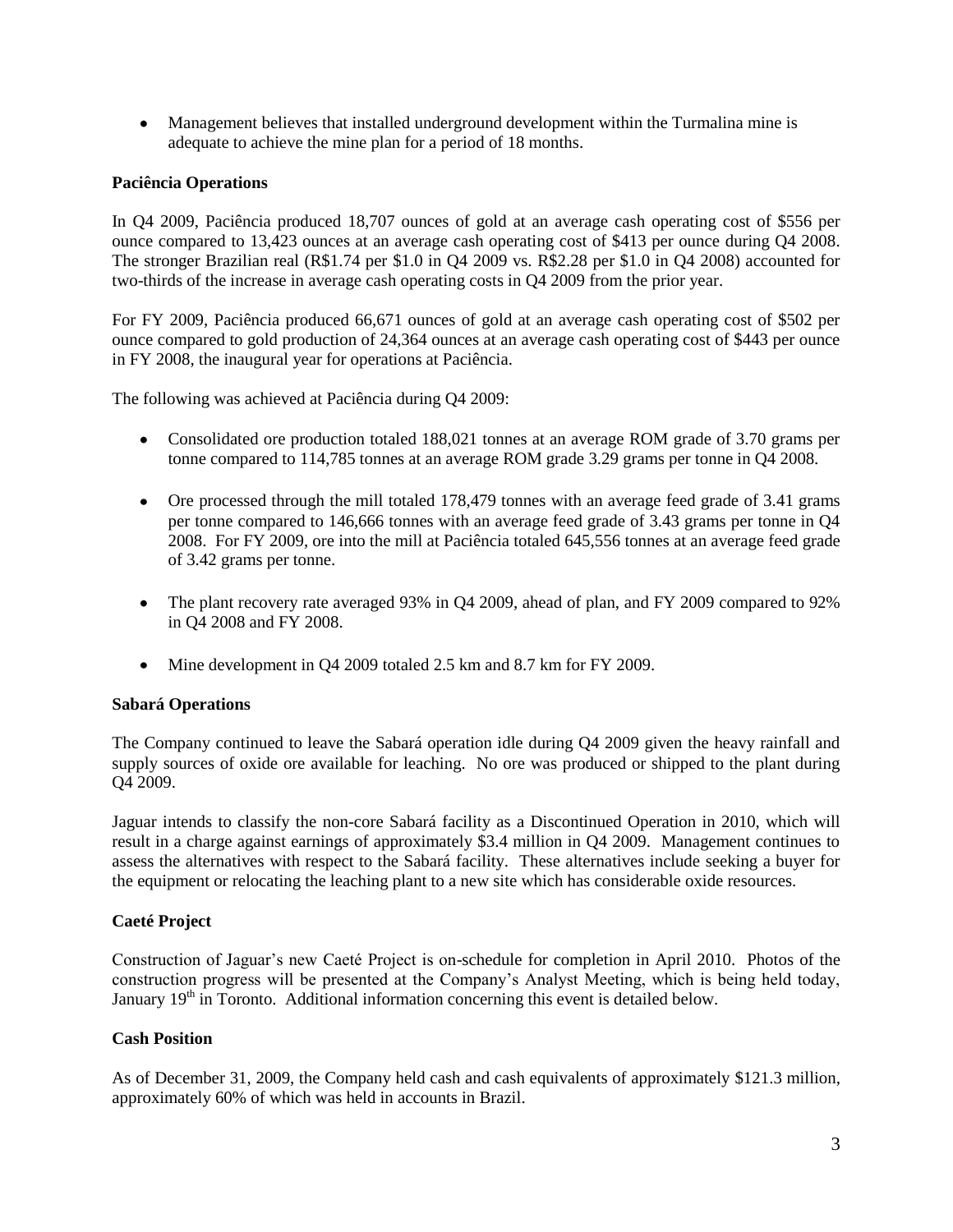## **2010 Outlook**

The Company's actual production and average cash operating costs for 2009 and estimated for 2010 are as follows:

|                  | Actual                   | Actual                   | <i>Estimated</i>    | <i>Estimated</i>       |
|------------------|--------------------------|--------------------------|---------------------|------------------------|
| <b>Operation</b> | 2009                     | 2009                     | <b>FY 2010</b>      | <b>FY 2010</b>         |
|                  | <b>Production</b>        | <b>Cash Operating</b>    | <b>Production</b>   | <b>Cash Operating</b>  |
|                  | (oz)                     | <b>Costs</b>             | (oz)                | <b>Costs</b>           |
|                  |                          | $(\frac{\sqrt{2}}{2})$   |                     | $(\frac{\sqrt{2}}{2})$ |
|                  |                          |                          |                     |                        |
| Turmalina        | 82,070                   | \$424                    | $95,000 - 101,000$  | $$480 - 490$           |
| Paciência        | 66,671                   | \$502                    | 75,000<br>$-81,000$ | $$495 - 510$           |
| Caeté            | $\overline{\phantom{0}}$ | $\overline{\phantom{0}}$ | 30,000<br>$-35,000$ | $$500 - 510$           |
| Total            | 148,742                  | \$459                    | $200,000 - 217,000$ | $$489 - 500$           |
| Sabará*          | 6,360                    | \$680                    |                     |                        |
| Total            | 155,102                  | \$468                    | $200,000 - 217,000$ |                        |

\*Facility will be classified as Discontinued Operation in 2010.

*Note: Estimated 2010 cash operating costs based on R\$1.75 per \$1.00. The 2009 exchange rate was R\$2.04 per \$1.00.*

#### **Analyst Meeting – January 19, 2010, 9:30 AM EST, Intercontinental Hotel, Toronto, Canada**

The Company is holding an Analyst Meeting at the Intercontinental Hotel in Toronto, Canada beginning at 9:30 EST today. The meeting will last approximately two and one-half hours and will be web cast for interested parties wishing to listen and learn more about the Company's operations. Jaguar's management team will present a review of operations and forward operating plans, geological opportunities and drill targets, an overview of the recently acquired Gurupi property in Northern Brazil along with details from the forthcoming feasibility study for that project, which is being finalized by AMEC plc, as well as financial information concerning the Company's ability to fund its plans to become a growing mid-tier gold producer.

The link for the web cast, along with copies of all materials being presented at the meeting, can be found on the Company's home web page at [www.jaguarmining.com.](http://www.jaguarmining.com/)

In addition, the Company has provided an update of its corporate presentation, which can also be found on the home web page of the Company's website.

#### **Q4 2009 Earnings Release and Conference Call**

The Company plans to release its Q4 2009 financial and operating results after the market close on March 22, 2010. The Company will hold a conference call the following morning, March 23 at 10:00 a.m. ET, to discuss the results. Details for the conference call will be released approximately two weeks prior to that event.